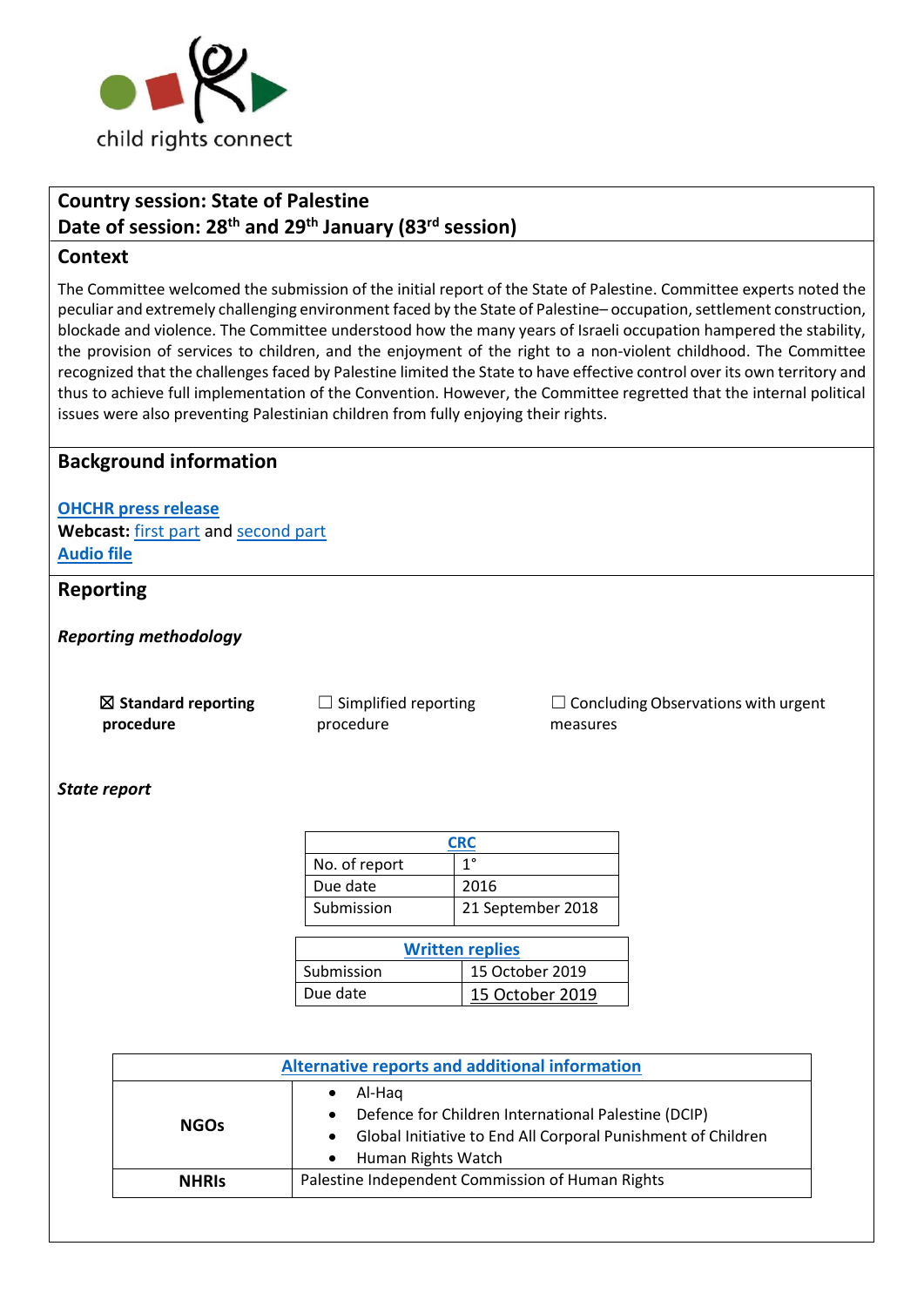

# **State delegation**

The [delegation of the State of Palestine](https://tbinternet.ohchr.org/Treaties/CRC/Shared%20Documents/PSE/INT_CRC_LOP_PSE_41140_E.pdf) was a large multisectoral delegation composed of representatives of the Ministry of Social Development, Ministry of Foreign Affairs and Expatriates, Ministry of Justice, Ministry of Education, Ministry of Health, Public Prosecution, Sharia Judicial Council, Central Bureau of Statistics and the Commission of Detainees and Ex-Detainees Affairs. Representatives of the Permanent Observer Mission of the State of Palestine to the United Nations Office at Geneva were also present.

# **Committee's Task Force members**

| Name & Last Name               | Country   |
|--------------------------------|-----------|
| Ms. Hynd Ayoubi-Idrissi        | Morocco   |
| Mr. Bragi Gudbrandsson         | Iceland   |
| Mr. Benyam Dawit Mezmur        | Ethiopia  |
| Mr. Jose Angel Rodriguez Reyes | Venezuela |

## **Dialogue description**

### i. Character of the dialogue

The character of the dialogue was constructive. The delegation extended an invitation to the Task Force members to visit the country.

#### ii. General assessment made by the Committee

The Committee commended the effort made by the State of Palestine to ratify without any reservation the Convention of the Rights of the Child and its three Optional Protocols. The Committee was aware about the difficulties faced by Palestine due to the occupation situation to provide services to children and to have effective control in Gaza strip. Despite these difficulties, the Committee pointed out that a better application of the Convention should be achieved using their available resources.

#### iii. Main issues discussed:

- **General Measures of Implementation:** The Committee noted that Palestine had ratified many international treaties in a short period of time, so they asked how the State is working to harmonize national laws with its international obligations. The State of Palestine answered that they set up a special committee composed by jurists, magistrates, civil society organizations representatives and women. They stressed that they already got some achievements such as the drafting of the law on protection of the family violence, which contains a definition of the child fully in line with the Convention.
- **Violence against children:** The Committee was concerned about the violent environment that children live in Gaza strip. They asked about the measures taken to protect children on the ongoing conflict in the occupied territory. They affirmed that the child protection system in Palestine is weak and they encouraged the State to re-examine it. The State delegation answered that an independent national institution operated a complaint hotline for children ensuring child safety and confidentiality. Furthermore, they set up special police departments with trained officers to deal with victims of violence, to attend children complains and to do awareness raising campaigns. Regarding violence at schools, the State of Palestine recognized that this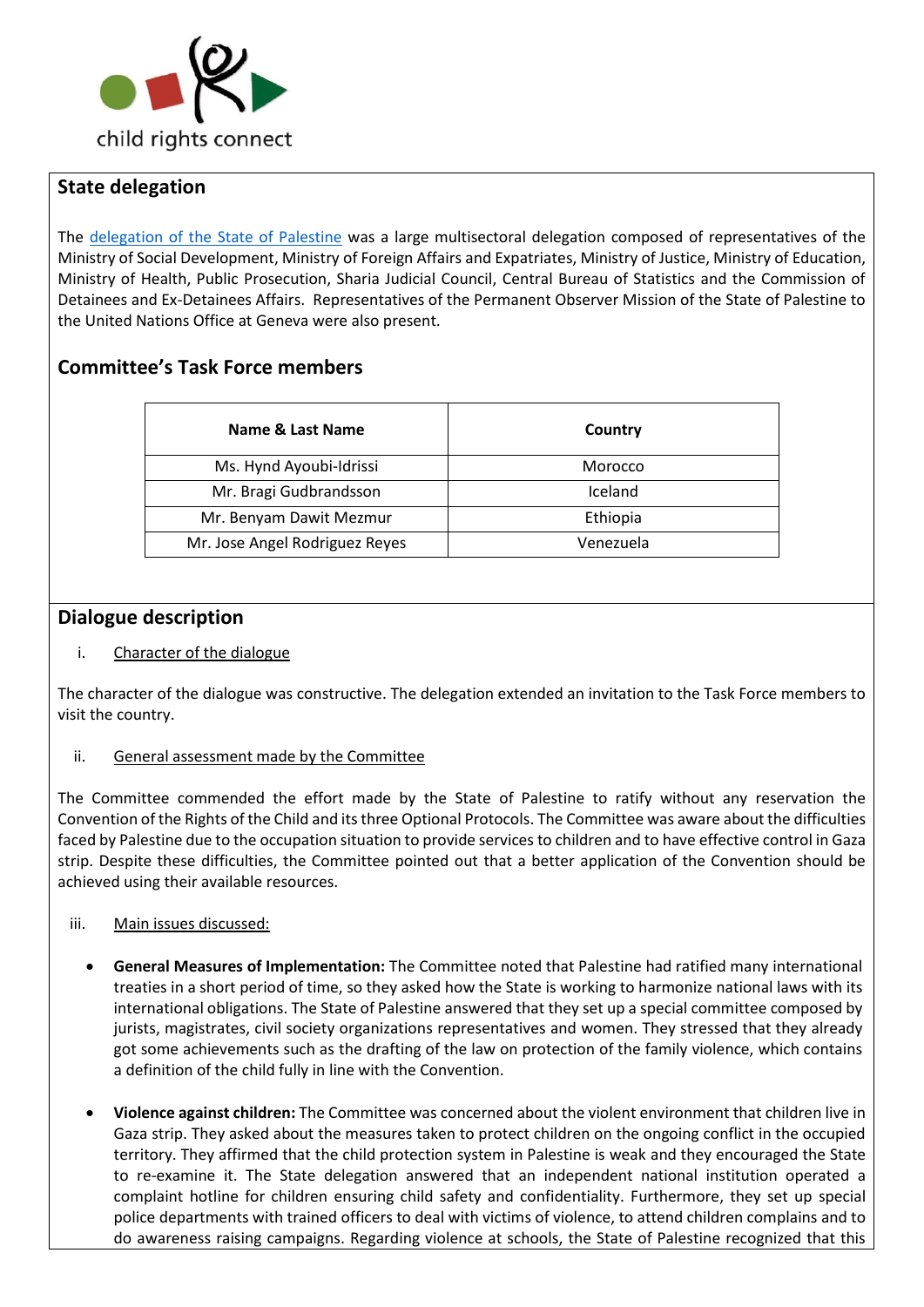

happens in the country. They set up a strategy to prevent and reduce violence in school context and to raise awareness and instill a nonviolence culture.

- **Corporal punishment:** The Committee highlighted that not all types of corporal punishment are banned by law. They asked when are they going to adopt legal standards that prohibits corporal punishment in all areas. The delegation replied that the penal code is being revised by a special working group headed by the Ministry of justice. In the new version two new chapters will be added: violence against children and violence against children within the family, including corporal punishment.
- **Children with disabilities:** The Committee stressed that Palestine does not have a law for children with disabilities, their national strategy for this issue and for inclusive education needs to be updated. The Committee also recommended to gather data of persons with disabilities and to beware of stigmatization and discrimination against these children and addressing this matter through creating awareness campaigns. The delegation of Palestine responded that they have been developing a draft law for persons with disabilities in collaboration with civil society and persons with disabilities themselves. The State is working to integrate children with disabilities in regular schools with special education training programs and different centres that have an approach to integrate those children with professionals. They have undertaken campaigns to raise awareness about disability issues and fight against stigma. The State of Palestine has stablished also criminal sanctions for cases of violence against children with disabilities, intervening and follow up on the cases of children that denounce.
- **Birth registration, name and nationality:** The Committee inquired about birth registration deadline of 11 days and about the fee that parents have to pay if there is a delay in the registration. Also, the Committee asked about the situation of children from parents without an identity card or born outside the country, the Committee wanted to know if those children would become stateless. The State of Palestine explained that the fee is a symbolic amount to encourage parents to register their children and provide them with an identity card. Parents non-holders of an identity card, or Palestinian born in foreign country must also register. Every Palestinian holding an identity card is entitled to a Palestinian passport, even if they are refugees, in order to facilitate their freedom of movement.
- **Forced marriage:** The Committee stressed their concern about early and forced marriage because in some cases Sharia courts have authorized girls' marriage under 12 years old. They asked which measures were being taken to revise and harmonize the age of marriage. The delegation expressed that marriage under the age of 12 had never happened in Palestine. They drafted a new law on the protection of the family from violence raising the age of marriage to 18 for male and females. Only an exception could be done if it is in the best interest of the child.
- **Sexual exploitation and abuse:** The Committee inquired which measures the State has taken to strengthen the child protection system in this specific issue. The Committee pointed out that sexual abuse of children is not openly discussed in Palestine and that victims suffer stigma and guilty. The State of Palestine recognized that they must improve their protection mechanisms related to sexual abuse and exploitation. They have created a special registry to minor victims of sexual abuse (children under 18 has this consideration) and they have established and implemented protection measures for them. Regarding the prevention of sexual harassment in schools the police and the ministry of education set up some measures to raise awareness about sexual violence within the education centers.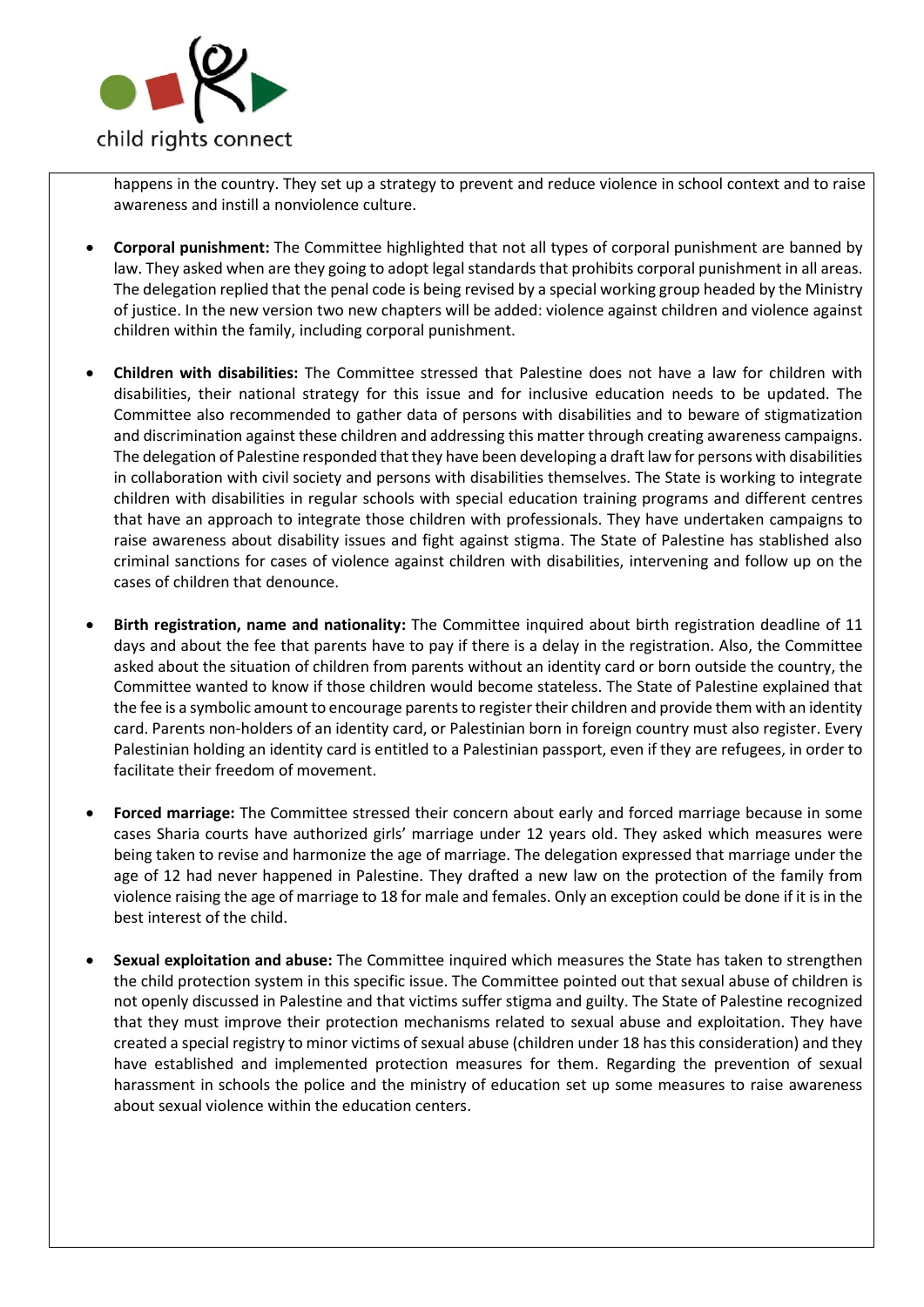

# **Recommendations of the Committee**

In its [Concluding Observations,](https://tbinternet.ohchr.org/Treaties/CRC/Shared%20Documents/PSE/CRC_C_PSE_CO_1_41513_E.pdf) the Committee drew the State party's attention to the recommendations concerning the following areas:

- **Definition of the child:** The Committee urges the State party to amend and harmonize its legislation to remove all exceptions that allow marriage under the age of 18 years
- **Right to life, survival and development:** The Committee urges the State party to prevent children's participation in violence and apply all feasible measures to ensure their protection from the effects of hostilities and the care for child victims; to fully prohibit the recruitment and involvement of children in hostilities, and take prompt measures to investigate, prosecute and sanction the perpetrators in cases of child recruitment; to strengthen measures to address trauma experienced by children as a result of armed conflict and violence and its harmful impact into adulthood; to increase its investment in poverty-reduction measures and social welfare policies.
- **Birth registration and name:** The Committee urges the State party to consider waving fees for late birth registration, in particular for families living outside of the State party, and continue its measures to promote birth registration; to adopt regulations to ensure that children born to unmarried parents have the right to take on the name of at least one of their parents; to continue its efforts to facilitate family reunification and to provide services, including education and health care services, to children who lack identification.
- **Corporal punishment:** The Committee urges the State party to explicitly and fully prohibit all corporal punishment, in all settings, particularly in the home, educational and residential settings, and in all parts of the State party; to strengthen its measures to develop awareness-raising and education campaigns that promote positive, non-violent and participatory forms of child rearing and discipline, and that underscore the adverse consequences of corporal punishment.
- **Sexual exploitation and abuse**: The Committee urges the State party to establish a national database of cases of sexual exploitation and abuse with a view to formulating evidence-based national policy; to develop programs and policies, including awareness-raising activities, for the prevention of sexual exploitation and abuse, including in schools; to ensure access to justice for child victim of sexual abuse; to establish a childfriendly and multi-sectoral investigation and prosecution with the aim of avoiding the re-traumatization of child victims, and ensure their recovery, psychological assistance and social reintegration, including protection from stigmatization.
- **Children with disabilities:** The Committee urges the State party to adopt a human rights-based approach to disability, establish a comprehensive strategy for the inclusion of children with disabilities in society and expedite the adoption of the draft Decree-Law on the Rights of Persons with Disabilities; undertake awareness-raising campaigns in order to combat stigmatization, prejudice and multiple discrimination against children with disabilities; promptly investigate all cases of abuse and neglect committed against children with disabilities.
- **Asylum-seeking and refugee children**: The Committee urges the State party to increase the allocation of human, technical and financial resources to support refugee and internally displaced children, particularly measures aimed at ensuring their physical and psychological well-being, including food security, and at facilitating the reintegration of their parents into the job market.
- **Administration of child justice:** The Committee urges the State party to bring its child justice system fully in line with the Convention, to raise the minimum age of criminal responsibility to an internationally acceptable level of at least 14 years; to promote non-custodial and non-judicial measures for all child offenders; to ensure that ill-treatment of children in places of deprivation of liberty does not occur, provide qualified, independent and free-of-charge legal aid to children in conflict with the law and offer child-friendly and accessible complaint mechanisms; and to ensure the provision of legal support and other services to children detained by Israel and assist them after their release.

Some of the most important recommendations made by the committee have been developed above, but the Committee also drew the State party's attention to the recommendations concerning the following areas: